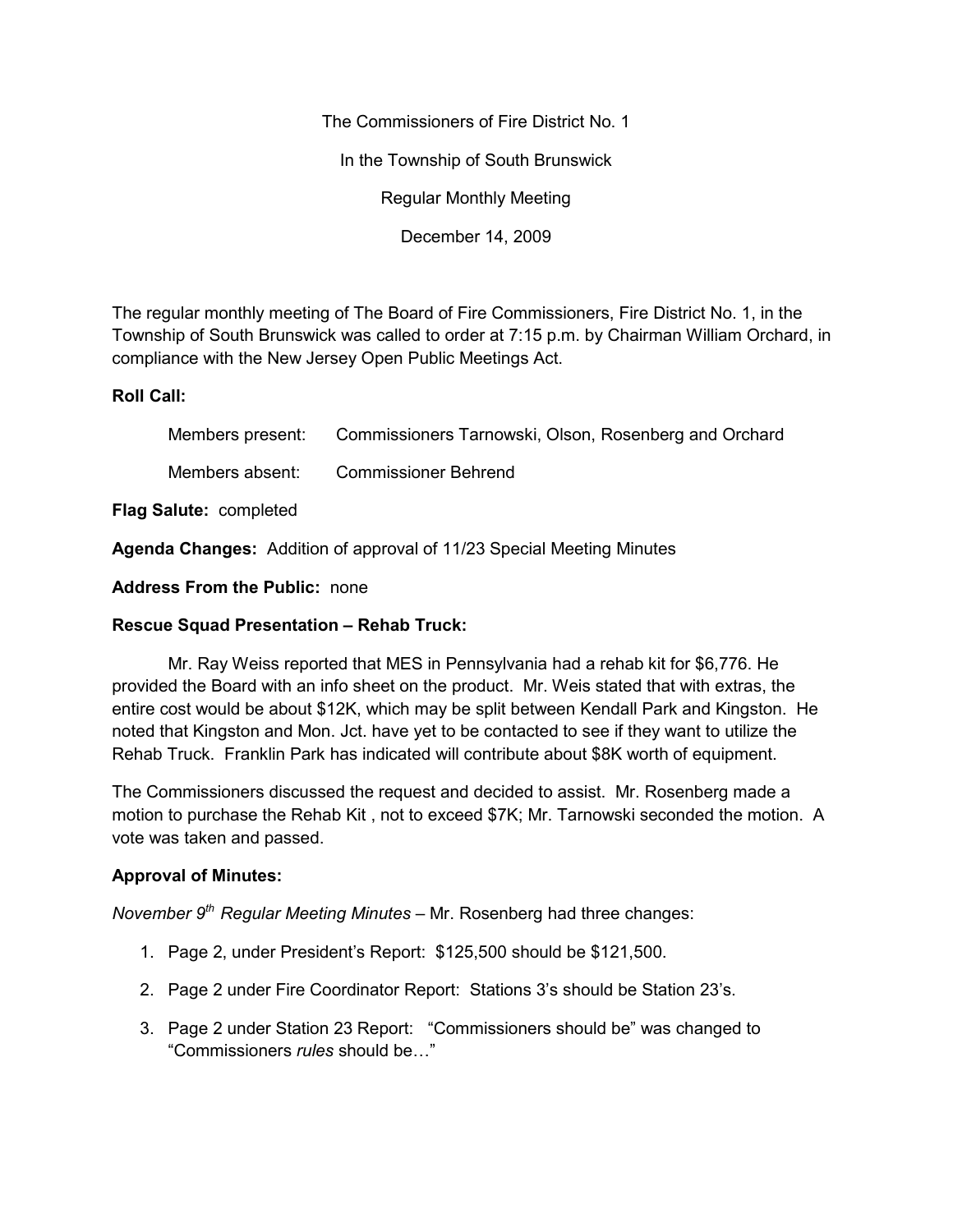Mr. Olson made a motion to accept the minutes as amended and Mr. Rosenberg seconded the motion. A vote was taken and passed.

*November 23rd Special Meeting Minutes –* Mr. Rosenberg requested that on page 2, item 2 should read: "Do not pay off the truck which would mean the debt from Engine 222 would go off the cap." He made a motion to accept as amended and Mr. Tarnowski seconded the motion. A vote was taken and passed.

## **Reports:**

Line Activities – Chief Perez presented the following:

- Statistics (file copy attached): November Total Events were 18, made up of 13 fire calls, 3 training and 2 work nights. YTD Total Events were 282, for a total of 4,522 man hours; made up of 205 fire calls, 32 drills and 41 work nights.
- The Fire Company adopted a new set of By-Laws (file copy attached). One major change was that requirements for minimum participation were lowered. These new By- Laws will be beneficial from a legal standpoint. The Board was thanked for its feedback and its financial support.
- The Standard Operating Guidelines for South Brunswick Fire Services were introduced to the three fire districts. This was another productive effort by the SOG Committee and the Commissioners again were thanked for their input and financial backing. A copy of the SOG's is on file in the Firehouse.

President – The President reported that four members had resigned, effective 12/11/09; they were A. Brandt, M. Brandt, T. Fresolone and C. Cleffi. Mr. McPherson was moved from firefighter to member. The Company held its elections and all line and executive officers remained the same.

Treasurer/Voucher List (file copy attached):

Mr. Rosenberg reported the following were added to the Report and Voucher List:

- \$55.30 for monthly AT&T charges
- \$86.35 to Confire Co. for service of fire extinguishers
- \$35.00 to N.J. Fire Equipment for hydro testing of 10 bottles
- \$944.94 to Safe Software for the upgrade to Peachtree 2000.

He noted that the Incentive Program was not included but would be shortly. Mr. Olson made a motion to approve the Voucher List with the additions and Mr. Tarnowski seconded it. A vote was taken the List approved.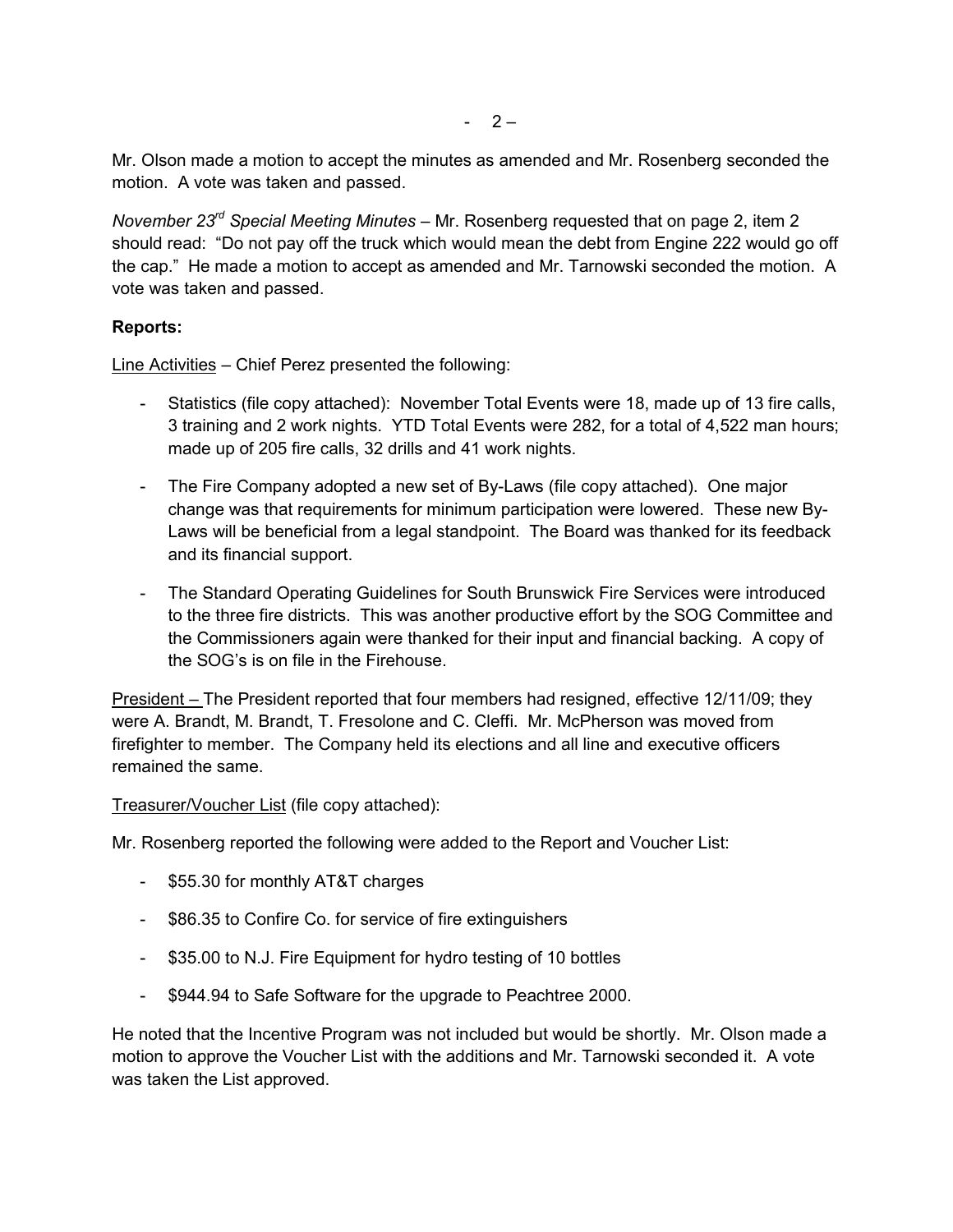#### Secretary – no report.

Fire Coordinator – Mr. Corris presented his report (file copy attached). He noted that Truck 224 is still an open issue as Absolute is quite busy. Mr. Rosenberg suggested looking for another vendor to repair the pump.

Chairman – Mr. Orchard proposed to the Commissioners that the Board meetings be changed to the second Wednesday of the month. After some discussion, the Commissioners decided that, based on some conflicts with the Chief's schedule, the first Wednesday of the month would be better. Mr. Rosenberg made a motion to permanently change the Board's regular monthly meeting night to the first Wednesday of the month at 7 p.m., Mr. Tarnowski seconded the motion. A vote was taken and passed. This change will take effect with the February 3<sup>rd</sup> meeting.

Standing Committee Reports –

*Fire Company Liaison –* nothing to report.

*Rescue Squad Liaison –* nothing to report.

Public Relations – Mr. Orchard reported that Santacade would be Saturday the 19<sup>th</sup>.

*State Association –* Commissioners Orchard and Rosenberg attended. Mr. Potts, from District 2, informed those attending that South Brunswick Township is withholding the State Grant money. The State District decided to send a letter to DCS, clarifying where the money went and if it is earmarked, they will follow up with a letter to the Township, on the Districts' behalf.

The next meeting will be held on March 6k, 2010 at Aldelphia Firehouse in Howell. Topics to be discussed will be ISO and Insurance.

*Joint Board –* the next meeting will be in February.

*Insurance –* It was reported that all premiums have been paid.

*Station 23 –* Mr. Orchard thanked Tom Laterzo for getting the Internet back up. Mr. Rosenberg stated that the Rescue Squad's computer got ruined by the lightening strike. The Squad has requested financial assistance from the Board to cover half the cost of the repairs, in the amount of \$283. Mr. Rosenberg made a motion to this action and Mr. Olson seconded it. A vote was taken and passed.